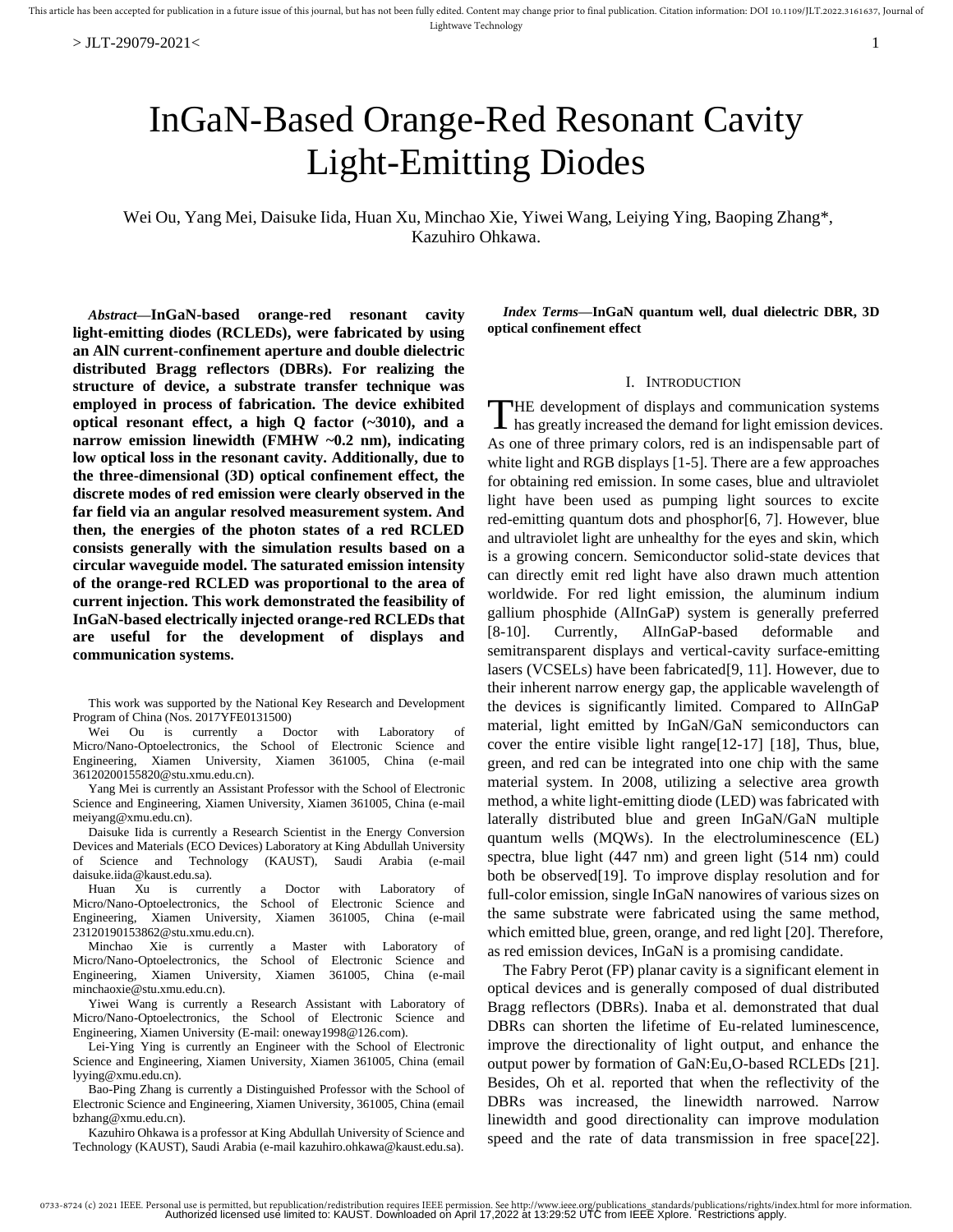This article has been accepted for publication in a future issue of this journal, but has not been fully edited. Content may change prior to final publication. Citation information: DOI 10.1109/JLT.2022.3161637, Journal of Lightwave Technology

#### $>$  JLT-29079-2021 $<$   $2$

Therefore, compared to commercial LEDs, RCLED emissions possessed unique properties, such as narrower linewidth, brighter beam, higher color purity, and better directivity, resulting from the resonant cavity effect. In our previous works, we realized blue-green VCSELs, green resonant cavity light-emitting diodes (RCLEDs) with a high Q factor (~6000) [23-26]. At present, GaN:Eu,O and AlInGaP-based red RCLEDs have been reported [9, 21, 27]. However, electrically injected red InGaN-based RCLEDs have not been fabricated until now because some critical difficulties. First, InGaN quantum wells with high indium (In) concentration can hardly be grown by metal–organic chemical vapor deposition (MOCVD), owing to the large lattice mismatch. Additionally, because of insufficient surface migration at lower temperatures, a mass of dislocation and tremendous strain were introduced, resulting in reduced crystalline quality [12, 15, 17, 28-30]. Therefore, the production of high-quality InGaN-based red emission devices is still a difficult challenge.

In this work, InGaN-based orange-red RCLED with dual-dielectric DBR structure under low injection current was fabricated for the first time by using substrate transfer technique. A high Q factor of about 3010 and a minimum emission linewidth of 0.20 nm were realized at 602 nm. In addition, the discrete far-field modes of emission were clearly observed by an angular resolved measurement system, which consists well with the simulation results based on a circular waveguide model. Finally, the light output power of orange-red RCLED with different diameters of emission aperture was found to increase with injection current.

Figure 1(a) shows the structure of the epitaxial wafer. The epitaxial wafers were grown on a (0001) c-plane patterned sapphire substrate via MOCVD. To improve the quality of red double quantum wells (DQWs), a blue single quantum well (SQW) was first grown, and relevant details have been previously reported [12, 29, 31] Figure 1(b) shows a schematic cross-sectional view of an orange-red RCLED. The structure of the red RCLED consisted of a copper substrate, bottom and top TiO2/SiO<sup>2</sup> DBRs, indium tin oxide (ITO), an AlN lateral confinement layer, an InGaN epitaxial wafer, and a Cr/Au n-electrode. The AlN layer not only conducted a large amount of heat but also confined both electrons and photons[23, 32].



Fig. 1. (a) Schematic structure of the epitaxial wafer. (b) Cross-sectional schematic of InGaN-based orange-red RCLEDs.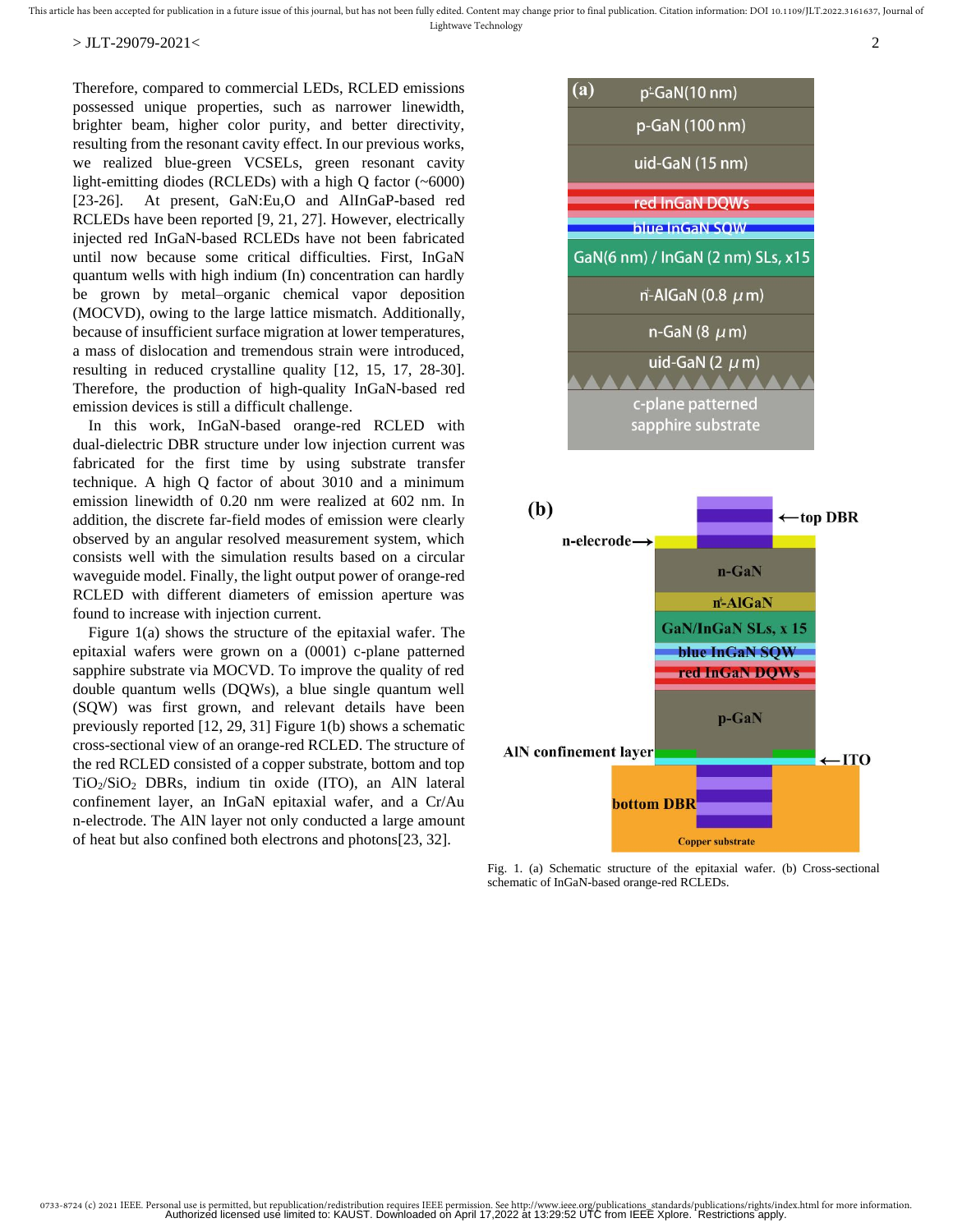

Fig. 2. PL spectra of the epitaxial wafer with varying excitation power at room temperature.

We first measured the room-temperature (RT) photoluminescence (PL) spectra of the epitaxial wafer with varying excitation power and the results are shown in Fig 2. The PL measurements were performed using a 405 nm continuous wavelength laser. The spontaneous emission is centered at around 630 nm. The slight blue shift with increasing excitation power was attributed to the screening of the quantum-confined Stark effect (QCSE) [12, 28, 33].

The same process of fabrication was reported in our previous works [23-25]. Firstly, a mesa with a step height of ~30 nm was fabricated on a surface of p-GaN via lithography process and inductively coupled plasma (ICP) etching. And then, the other area was filled by a 30 nm thick AlN film via magnetron sputtering. The AlN film acted as a current confinement layer. The ITO was deposited on the wafer surface to improve current spreading. Following, the bottom DBR was deposited on p-GaN by electron beam evaporation. For realizing dual DBR, wafer transfer was carried out by electroplating copper supporting plate and laser lift-off (LLO). Since high surface roughness can enhance optical scattering loss, chemical mechanical polishing is usually needed to obtain a flat n-GaN surface after LLO. At last, devices were separated by ICP etching, and Cr/Au negative electrode and top DBR were deposited.

Dual dielectric DBR structure was designed to form a resonant cavity. The bottom DBRs consisted of 12 pairs of  $TiO<sub>2</sub>$ and  $SiO<sub>2</sub>$  layers. The top DBR consists of 8 pairs of TiO<sub>2</sub> and  $SiO<sub>2</sub>$  layers. Fig. 3(a) shows the reflection spectra of the top and bottom DBRs. The reflectivity of the top and bottom DBRs (99.9% and 99.7%, respectively) can remarkably influence the resonant effect and FWHM. In addition, the reflectivity was higher than that of the epitaxial nitride DBR reported (~90%) [34] [35]. The broad stopband of the DBRs (137 nm and 100 nm, respectively) can cover all the EL spectra of red RCLED, as shown in Figure 3(b). Since the electrical pumping has a higher excitation density, which caused serious screening of the QCSE effect, the center of the stopband is designed at around 600 nm. Additionally, a 30 nm thick patterned AlN lateral confinement layer was inserted between ITO and p-GaN. The

AlN aperture works for both current confinement and optical confinement, due to its insulating nature and lower refractive index compared with GaN. In addition, AlN can exhaust a large amount of heat in operation [23, 32].



Fig. 3. (a) Reflection spectra of the top and bottom DBRs of the red RCLED from 400-800 nm. (b) Stopband of the top and bottom DBRs.

#### II. RESULTS

Figure 4 offers the normalized EL spectra of the orange-red RCLED under a 0.03 mA current injection at room temperature. Resonant cavity effect led to four main longitudinal modes locating at 562, 581, 602, and 621 nm. The separation of adjacent fundamental modes was about 20 nm, and the length of the resonant cavity was estimated to be 3.4 μm. The long cavity length contributed to the narrow FWHM and high Q factor [25]. Inset is the photograph of an orange-red RCLED in operation. A bright orange-red emission spot located in the center of the aperture, indicating that the current and photons were confined in the AlN lateral confinement aperture. The weak edge emission originated from the waveguide effect of the structure.

Furthermore, to fully clarify the characteristics of the modes, high-resolution EL spectra measurements were carried out using a 2400 L/mm grating (Figure 5(a)). On the one hand, the fundamental mode at 602 nm exhibited the strongest intensity,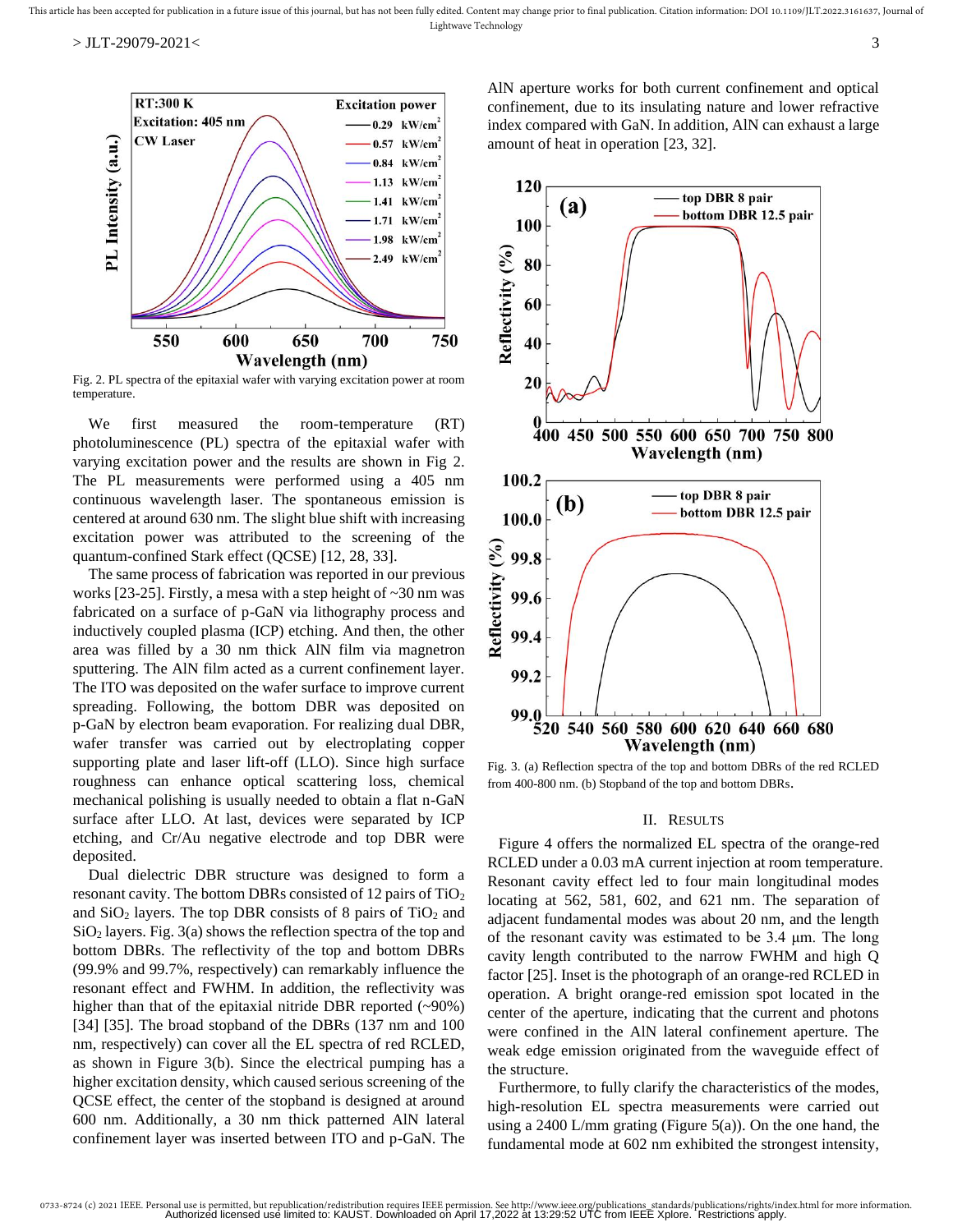much stronger than other higher-order lateral modes. On the other hand, in this work, red emission is focused. Compared to 602 nm, 581 nm is close to yellow emission. Therefore, despite the 581 nm having the same intensity, 602 nm was chosen for the analysis. The intensity distribution obeys the well-known Fresnel model in that the diffraction loss of the fundamental mode is lower than those of other higher-order lateral confined modes. And, a comb of modes results from the lateral confinement. In addition, to evaluate the FWHM and the Q factor of all modes, high-resolution EL spectra were fitted by Lorentzian profiles (Figure 5(b)). As the wavelength decreased, the FWHM showed a rise in volatility, while the Q factor of the modes showed decreased volatility. The fundamental mode exhibited the narrowest FWHM of 0.2 nm, and the highest Q factor was calculated by  $\lambda/\Delta\lambda$  to be about 3010. The Q value was much larger than those of AlGaInP-based (Q~45) and GaN:Eu, O-based  $(Q~84)$  red RCLEDs [9] [21]. The high Q factor signified a low loss of optical field in the resonant cavity. These outstanding results were due mainly two factors: the enhanced the resonance effect due to long cavity and high reflectivity DBRs; and the successful confinement of both injected current and optical field of red emission.



Fig. 4. Normalized EL spectrum of orange-red RCLED, with a current injection of  $0.03$  mA (current density  $77.9$  A/cm<sup>2</sup>) at room temperature. Inset is a photograph of the red RCLED acquired during EL measurement.



Fig. 5. (a) High-resolution EL spectrum of orange-red RCLED, with a current injection of  $0.05$  mA (current density 129.9 A/cm<sup>2</sup>) at room temperature and curves fitted by Lorentzian profiles. (b) Q values and FWHMs of different modes in (a).

Furthermore, we investigated the far-field modes of 602 nm. The far-field image of the emission modes from a device with a 7 μm AlN aperture was obtained via a lens system that coupled the device emission into a spectrometer with a  $256 \times 1024$  pixel charged-couple device (CCD) image sensor. In this process, the Fourier transform produced by a microscope objective (numerical aperture: 0.3) was projected onto the monochromator. The distribution of the 3D confined optical states in the momentum space was also studied through angle-resolved measurements and is shown in Figure 6(a). The data plot of the far-field modes formed a parabola, and the dispersion of the optical states in k space splits into a series of discrete modes at different energies. The lowest point  $(E_0,$  $\sim$  2.059 eV) is the energy of unconfined optical state. In addition, with higher energies, their intensities become weaken. This may be due to the varying number of emitting photons in each mode as a result of the different mode volumes [36]. Distribution of the optical states in k space consists well with the high-resolution EL spectrum in Fig.5(a). The fundamental mode in fig.5(a) corresponds to the brightest data spot in Fig.6 (a). The discrete modes showed a symbol indicative of the 3D confinement effect composed of the AlN aperture confined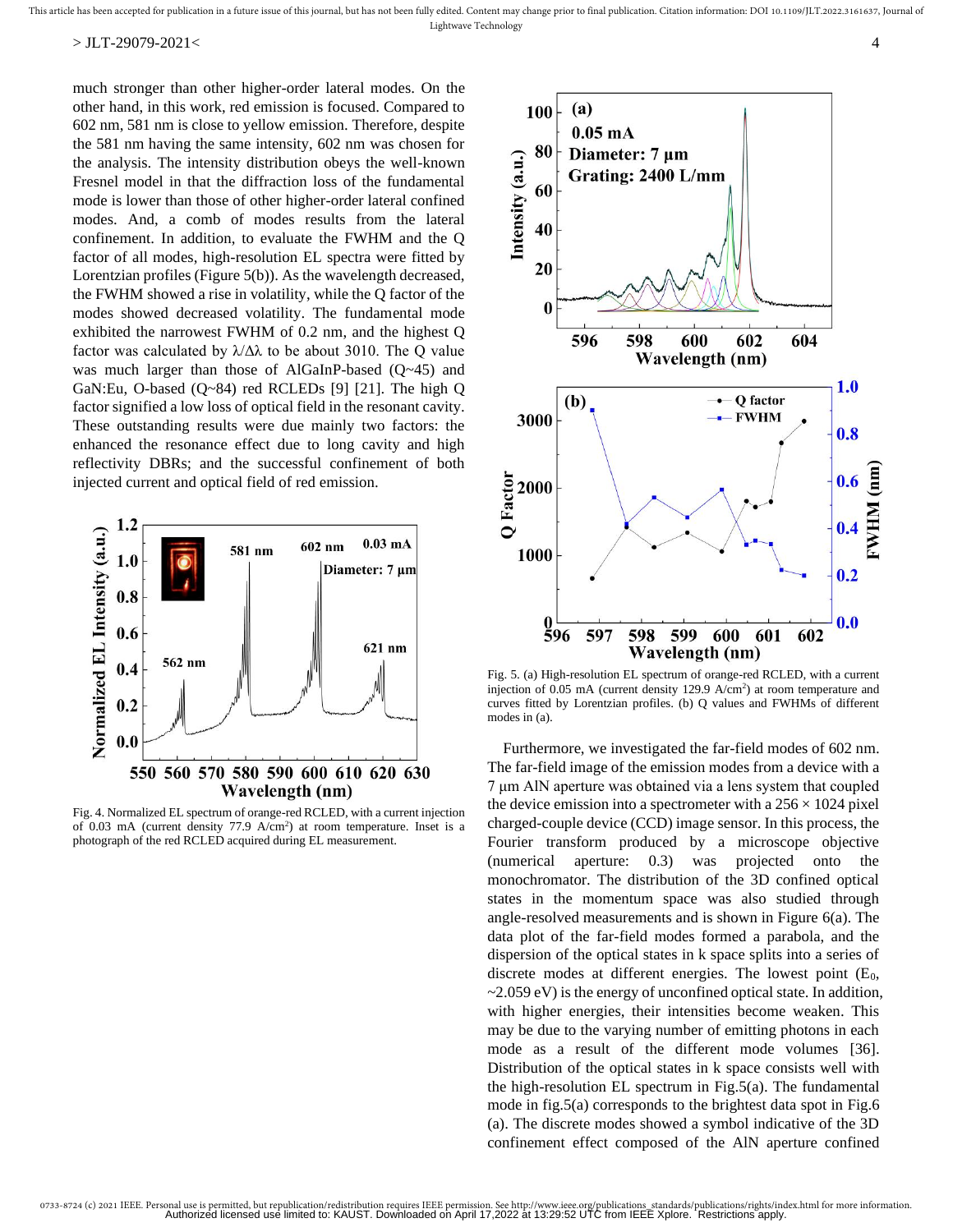layer and DBRs [36, 37]. Data of the far-field modes are useful for understanding the optical characteristics of orange-red RCLEDs and selecting a specific mode.

In the following, we estimate the energies of the photon states using a circular waveguide model. Assuming an ideal perfectly reflecting sidewalls, the energies are written by: [38]

$$
Ec(n_{\gamma}, n_{\varphi}) = \sqrt{E_0^2 + \frac{\hbar^2 c^2}{n_c^2} \frac{x_{n_{\gamma}, n_{\varphi}}^2}{R^2}}
$$
 (1)

where  $x(n_1 n_{\varphi})$  is the n<sub>γ</sub>th zero of the n<sub>φ</sub>th order Bessel function  $Jn_{\varphi}(x)$ , R is the diameter of the waveguide. The calculated results are presented in Figure 6(b). The six lowest states  $(n<sub>Y</sub>, n<sub>φ</sub>)$  were  $(1,0), (1,1), (1,2), (2,0), (2,1),$  and  $(2,2)$ . Lines in Figure 6 (b) are calculated energies for different modes as a function of aperture diameter (waveguide diameter). It is clear that as the AlN confined aperture diameter is increased, the energy separation between adjacent modes and mode energies continue to decrease. Some experimental data symbols in Figure 6 (b) matched imprecisely with the calculation due to possible imperfections of the model, such as uneven refractive index and slight absorption.



Fig. 6. (a) Emission spectrum of a single device with a 7 μm AlN aperture diameter and a current injection of 0.03 mA at room temperature. (b) Energies

of the photon states of a RCLED as a function of diameter. Symbols denote the experimental data, and lines are the results of numerical calculations as described in the text.

Figure 7 presents the I-V curve of the orange-red RCLED. It is seen that the forward turn on voltage of the devices is around 5.7 V. Figure 8 (a) shows the EL integrated intensity of the orange-red emission from 590 to 700 nm. It is noted that with increasing injection current, the strongest emitting cavity mode exhibits large blue-shift. For accuracy, the integration was done with a wider range in order to include a few cavity modes in the red region. With increasing injection current, the intensity immediately increased and then tended to saturate. This can be explained by the following: at lower currents, the intensity is determined by the rapid increase of the injection current in the aperture; while at higher currents, the emission is limited by the number of emission centers (high In-content clusters or quasi-QDs) [33] in the aperture. Figure 8 (b) shows the saturation intensity as a function of aperture area. The almost linear relationship means that the number of emission centers increases in proportion to the area of the AlN aperture. In short, under a low injection current when the number of carriers is less than the number of quasi-QDs, the output power is determined by the injection carrier; whereas under a high injection current when the number of carriers is sufficient, the output power is limited by the number of quasi-QDs.



Fig. 7. The I-V curve of the orange-red RCLEDs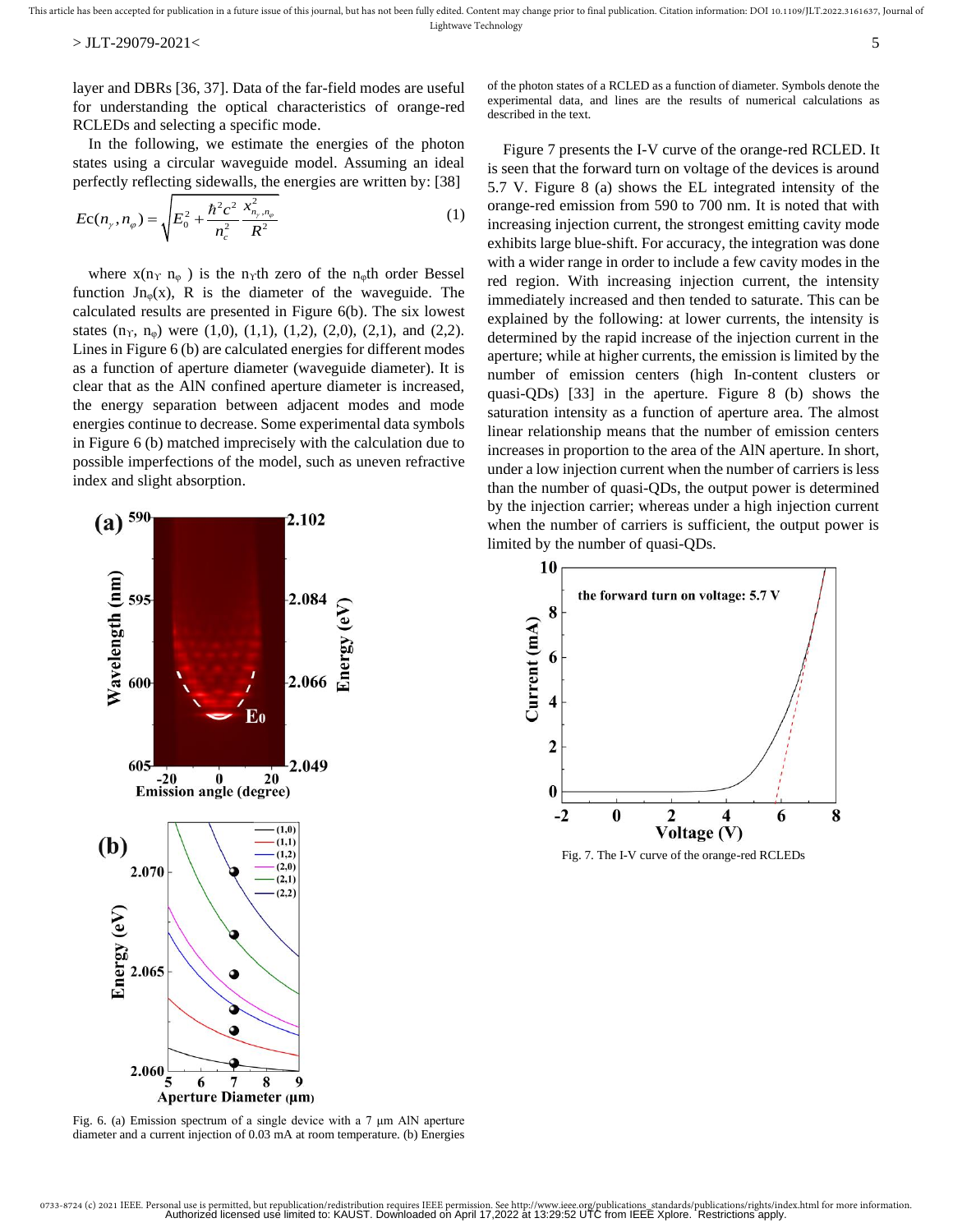

Fig. 8. (a) EL peak intensity at different currents with different aperture diameters. (b) Saturation intensity (at 10 mA) as a function of aperture area.

### III. CONCLUSION

In summary, we demonstrated a novel electrically injected InGaN-based orange-red RCLED, with a maximum Q value of 3010 and a minimum FWHM of 0.20 nm. The good performances were realized because of low-loss optical confinement. Its outstanding properties are beneficial for use in displays and communication systems. Furthermore, discrete modes in the far field were clearly observed due to the 3D confined structure composed of AlN confinement aperture and dual DBRs. The saturated emission intensity was found to be proportional to the aperture area, which was explained by the emission centers involved. This work presented findings fundamental for the future optimization of InGaN-based red RCLEDs.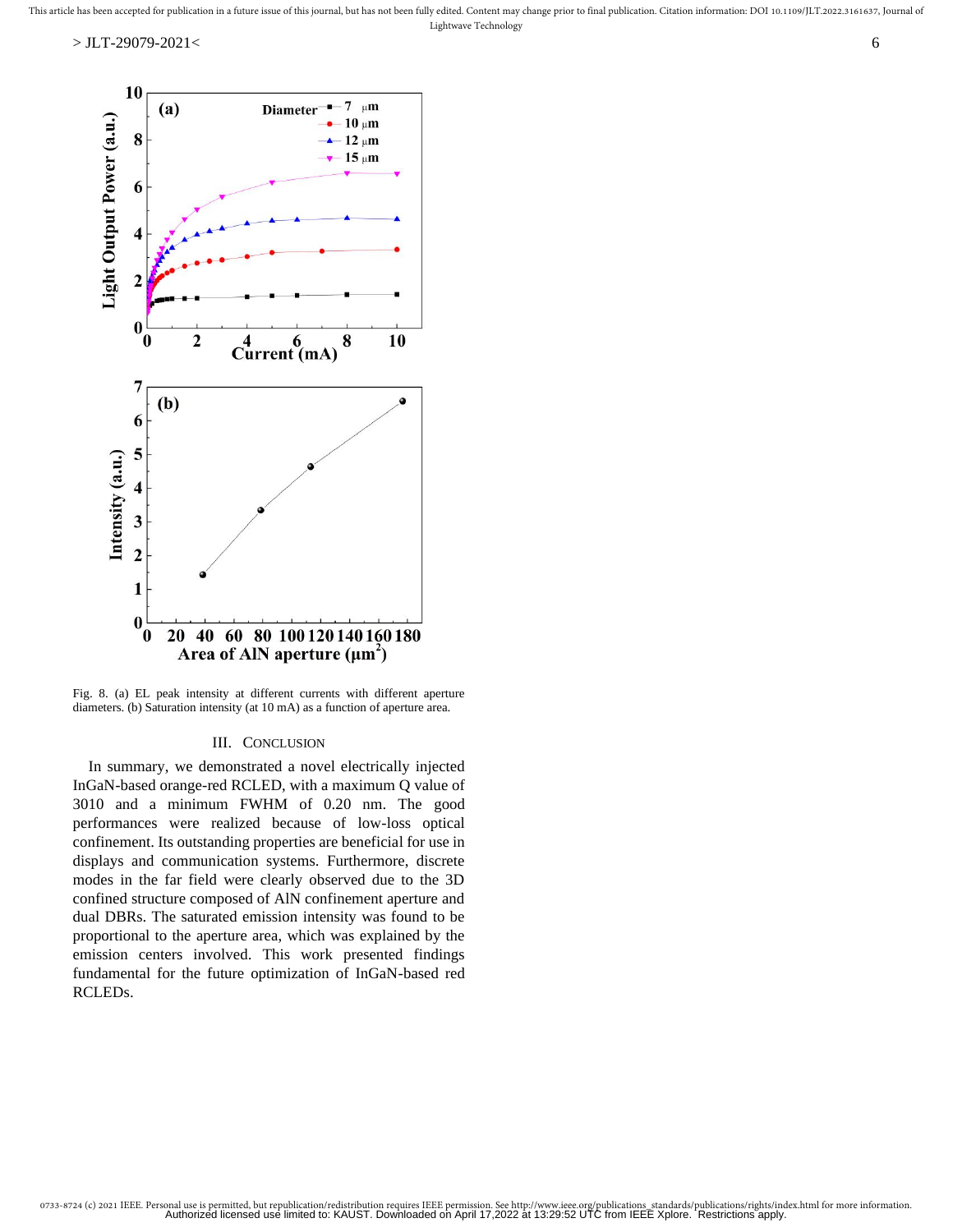#### **REFERENCES**

- [1] V. Haerle *et al.*, "High brightness LEDs for general lighting applications using the new ThinGaN (TM)-technology," (in English), *Phys. Status. Solidi. A.,* vol. 201, no. 12, pp. 2736-2739, Sep. 2004, doi: 10.1002/pssa.200405119.
- [2] O. B. Shchekin *et al.*, "High performance thin-film flip-chip InGaN-GaN light-emitting diodes," (in English), *Appl. Phys. Lett.,*  vol. 89, no. 7, Aug. 14 2006, doi: Artn 07110910.1063/1.2337007.
- [3] Y. J. Hong *et al.*, "Visible-Color-Tunable Light-Emitting Diodes," (in English), *Adv. Mater.,* vol. 23, no. 29, pp. 3284-+, Aug. 2 2011, doi: 10.1002/adma.201100806.
- [4] C. M. Yang, D. S. Kim, S. G. Lee, J. H. Lee, Y. S. Lee, and J. H. Lee, "Improvement in Electrical and Optical Performances of GaN-Based LED With SiO2/Al2O3 Double Dielectric Stack Layer," (in English), *Ieee. Electr. Device. L.,* vol. 33, no. 4, pp. 564-566, Apr 2012, doi: 10.1109/Led.2012.2185675.
- [5] Y. Huang, Z. Y. Guo, X. J. Wang, H. Z. Li, and D. Xiang, "GaN-Based High-Response Frequency and High-Optical Power Matrix Micro-LED for Visible Light Communication," (in English), *Ieee. Electr. Device. L.,* vol. 41, no. 10, pp. 1536-1539, Oct. 2020, doi: 10.1109/Led.2020.3021282.
- [6] S. J. Ho, H. C. Hsu, C. W. Yeh, and H. S. Chen, "Inkjet-Printed Salt-Encapsulated Quantum Dot Film for UV-Based RGB Color-Converted Micro-Light Emitting Diode Displays," (in English), *Acs. Appl. Mater. Inter.,* vol. 12, no. 29, pp. 33346-33351, Jul. 22 2020, doi: 10.1021/acsami.0c05646.
- [7] K. T. Lam, W. H. Lin, S. C. Shei, N. M. Lin, W. S. Chen, and S. J. Chang, "White-Light Emission From GaN-Based TJ LEDs Coated With Red Phosphor," (in English), *Ieee. Electr. Device. L.,* vol. 37, no. 9, pp. 1150-1153, Sep. 2016, doi: 10.1109/Led.2016.2588887.
- [8] J. R. Chen *et al.*, "Fabrication and Characterization of Temperature Insensitive 660-nm Resonant-Cavity LEDs," (in English), *J. Lightwave. Technol.,* vol. 26, no. 13-16, pp. 1891-1900, Jul-Aug 2008, doi: 10.1109/Jlt.2008.920639.
- [9] Mihail M. Dumitrescu, Mika J. Saarinen, Mircea D. Guina, and M. V. Pessa, "High-Speed Resonant Cavity Light-Emitting Diodes at 650 nm," *IEEE JOURNAL ON SELECTED TOPICS IN QUANTUM ELECTRONICS,* vol. 8, pp. 219-230, 2002.
- [10] H. E. Lee *et al.*, "Trichogenic Photostimulation Using Monolithic Flexible Vertical AlGaInP Light- Emitting Diodes," (in English), *Acs. Nano.,* vol. 12, no. 9, pp. 9587-9595, Sep. 2018, doi: 10.1021/acsnano.8b05568.
- [11] S. I. Park *et al.*, "Printed Assemblies of Inorganic Light-Emitting Diodes for Deformable and Semitransparent Displays," (in English), *Science.,* vol. 325, no. 5943, pp. 977-981, Aug. 21 2009, doi: 10.1126/science.1175690.
- [12] D. Iida, S. Lu, S. Hirahara, K. Niwa, S. Kamiyama, and K. Ohkawa, "Enhanced light output power of InGaN-based amber LEDs by strain-compensating AlN/AlGaN barriers," (in English), *J. Cryst. Growth.,* vol. 448, pp. 105-108, Aug. 15 2016, doi: 10.1016/j.jcrysgro.2016.05.023.
- [13] H. C. Wu, H. Li, S. Y. Kuo, B. Y. Chen, T. C. Lu, and H. M. Huang, "High Output Power GaN-Based Green Resonant-Cavity Light-Emitting Diodes With Trapezoidal Quantum Wells," (in English), *Ieee. T. Electron. Dev.,* vol. 67, no. 9, pp. 3650-3654, Sept 2020, doi: 10.1109/Ted.2020.3007595.
- [14] W. Cai *et al.*, "GaN-on-Si resonant-cavity light-emitting diode incorporating top and bottom dielectric distributed Bragg reflectors," (in English), *Appl. Phys. Express.,* vol. 12, no. 3, Mar. 1 2019, doi: ARTN 03200410.7567/1882-0786/ab023c.
- [15] D. Iida, Z. Zhuang, P. Kirilenko, M. Velazquez-Rizo, and K. Ohkawa, "High-color-rendering-index phosphor-free InGaN-based white light-emitting diodes by carrier injection enhancement via V-pits," (in English), *Appl. Phys. Lett.,* vol. 117, no. 17, Oct 26 2020, doi: Artn 17210310.1063/5.0026017.
- [16] F. C. Hu *et al.*, "Si-substrate LEDs with multiple superlattice interlayers for beyond 24 Gbps visible light communication," (in English), *Photonics. Res.,* vol. 9, no. 8, pp. 1581-1591, Aug. 1 2021, doi: 10.1364/Prj.424934.
- [17] D. Iida, Z. Zhuang, P. Kirilenko, M. Velazquez-Rizo, M. A. Najmi, and K. Ohkawa, "633-nm InGaN-based red LEDs grown on thick underlying GaN layers with reduced in-plane residual stress," (in English), *Appl. Phys. Lett.,* vol. 116, no. 16, Apr. 20 2020, doi: 10.1063/1.5142538.
- [18] S. Y. Huang, R. H. Horng, J. W. Shi, H. C. Kuo, and D. S. Wuu, "High-Performance InGaN-Based Green Resonant-Cavity Light-Emitting Diodes for Plastic Optical Fiber Applications," (in English), *J. Lightwave. Technol.,* vol. 27, no. 18, pp. 4084-4090, Sep. 15 2009, doi: 10.1109/Jlt.2009.2022283.
- [19] I. K. Park, J. Y. Kim, M. K. Kwon, C. Y. Cho, J. H. Lim, and S. J. Park, "Phosphor-free white light-emitting diode with laterally distributed multiple quantum wells," (in English), *Appl. Phys. Lett.,*  vol. 92, no. 9, Mar. 2008, doi: Artn 09111010.1063/1.2890492.
- [20] Y. H. Ra *et al.*, "Full-Color Single Nanowire Pixels for Projection Displays," (in English), *Nano. Lett.,* vol. 16, no. 7, pp. 4608-4615, Jul. 2016, doi: 10.1021/acs.nanolett.6b01929.
- [21] T. Inaba, J. Tatebayashi, K. Shiomi, D. Timmerman, S. Ichikawa, and Y. Fujiwara, "GaN:Eu,O-Based Resonant-Cavity Light Emitting Diodes with Conductive AlInN/GaN Distributed Bragg Reflectors," (in English), *Acs. Appl. Electron. Ma.,* vol. 2, no. 3, pp. 732-738, Mar 24 2020, doi: 10.1021/acsaelm.9b00806.
- [22] H. S. Oh, J. H. Joo, J. H. Lee, J. H. Baek, J. W. Seo, and J. S. Kwak, "Structural Optimization of High-Power AlGaInP Resonant Cavity Light-Emitting Diodes for Visible Light Communications," (in English), *Jpn. J. Appl. Phys.,* vol. 47, no. 8, pp. 6214-6216, Aug 2008, doi: 10.1143/Jjap.47.6214.
- [23] Y. Mei *et al.*, "A comparative study of thermal characteristics of GaN-based VCSELs with three different typical structures," (in English), *Semicond. Sci. Tech.,* vol. 33, no. 1, Jan. 2018, doi: ARTN 01501610.1088/1361-6641/aa90aa.
- [24] R. B. Xu *et al.*, "Emission dynamics of GaN-based blue resonant-cavity light-emitting diodes," (in English), *J. Lumin.,* vol. 216, Dec 2019, doi: ARTN 11671710.1016/j.jlumin.2019.116717.
- [25] Y. Mei, Y. H. Chen, L. Y. Ying, Z. W. Zheng, H. Long, and B. P. Zhang, "High Q factor Electrically Injected Green Micro Cavity," (in English), *J. Lightwave. Technol.,* vol. 39, no. 9, pp. 2895-2901, May. 2021, doi: 10.1109/Jlt.2021.3053213.
- [26] Y. Mei *et al.*, "Quantum dot vertical-cavity surface-emitting lasers covering the 'green gap'," (in English), *Light-Sci. Appl.,* vol. 6, Jan. 2017, doi: ARTN e1619910.1038/lsa.2016.199.
- [27] M. Dumitrescu, M. Saarinen, N. Xiang, M. Guina, V. Vilokkinen, and M. Pessa, "Red wavelength range microcavity emitters," (in English), *Physica Status Solidi a-Applied Research,* vol. 188, no. 3, pp. 943-954, Dec. 4 2001, doi: Doi 10.1002/1521-396x(200112)188:3<943::Aid-Pssa943>3.0.Co;2-2.
- [28] D. Iida, K. Niwa, S. Kamiyama, and K. Ohkawa, "Demonstration of InGaN-based orange LEDs with hybrid multiple-quantum-wells structure," (in English), *Appl. Phys. Express.,* vol. 9, no. 11, Nov 2016, doi: Artn 11100310.7567/Apex.9.111003.
- [29] D. Iida, Z. Zhuang, P. Kirilenko, M. Velazquez-Rizo, and K. Ohkawa, "Demonstration of low forward voltage InGaN-based red LEDs," (in English), *Appl. Phys. Express.,* vol. 13, no. 3, Mar. 2020, doi: ARTN 03100110.35848/1882-0786/ab7168.
- [30] Z. Zhuang, D. Iida, M. Velazquez-Rizo, and K. Ohkawa, "630-nm red InGaN micro-light-emitting diodes (< 20 mu mx20 mu m) exceeding 1 mW/mm(2) for full-color micro-displays," (in English), *Photonics. Res.,* vol. 9, no. 9, pp. 1796-1802, Sep. 1 2021, doi: 10.1364/Prj.428168.
- [31] T. Sugiyama *et al.*, "Extremely Low-Resistivity and High-Carrier-Concentration Si-Doped Al0.05Ga0.95N," (in English), *Appl. Phys. Express.,* vol. 6, no. 12, Dec. 2013, doi: Artn 12100210.7567/Apex.6.121002.
- [32] Y. H. Chen *et al.*, "Improvement of Thermal Dissipation of GaN-Based Micro Cavity Light-Emitting Devices," (in English), *Ieee. Photonic. Tech. L.,* vol. 33, no. 1, pp. 19-22, Jan 1 2021, doi: 10.1109/Lpt.2020.3040550.
- [33] X. Hou, S. S. Fan, D. Iida, Y. Mei, B. P. Zhang, and K. Ohkawa, "Photoluminescence of InGaN-based red multiple quantum wells," (in English), *Opt. Express.,* vol. 29, no. 19, pp. 30237-30243, Sep. 13 2021, doi: 10.1364/Oe.439025.
- [34] A. R. K. Getty, A. David, Y. Wu, C. Weisbuch, and J. S. Speck, "Demonstration of distributed bragg reflectors for deep ultraviolet applications," (in English), *Jpn. J. Appl. Phys.2,* vol. 46, no. 29-32, pp. L767-L769, Aug. 2007, doi: 10.1143/Jjap.46.L767.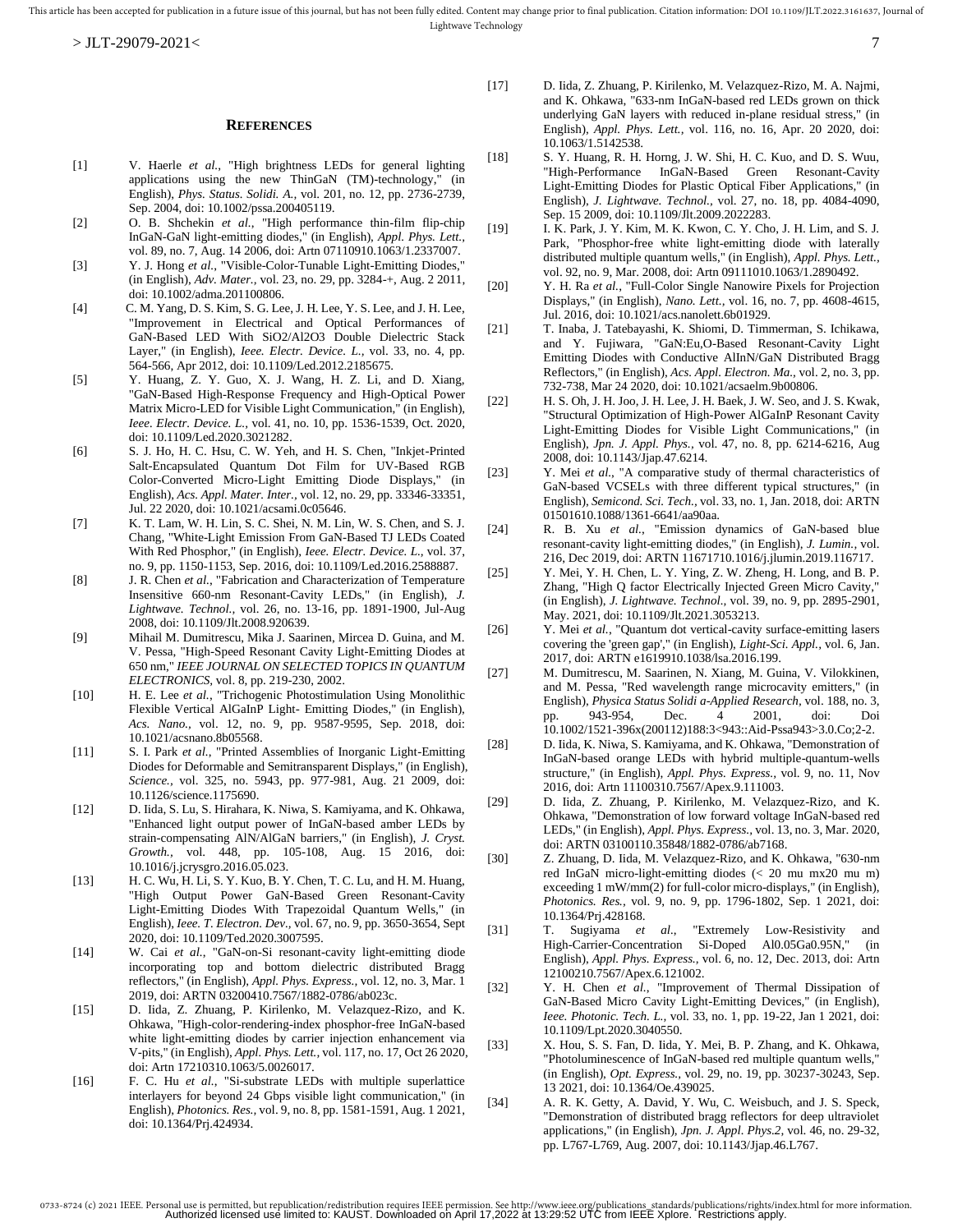- [35] Y. R. Chen, Z. W. Zhang, G. Q. Miao, H. Jiang, Z. M. Li, and H. Song, "AlGaN-based UV-C distributed Bragg reflector with a lambda-cavity designed for an external cavity structure electron-beam-pumped VCSEL," (in English), *J. Alloy. Compd.,* vol.  $ARTN$ 15341510.1016/j.jallcom.2019.153415.
- [36] R. G. Maik Langner, Clemens Schriever, Hartmut Fr6b, Vadim G. Lyssenko and Karl Leo, "Near and far field observation of optical confinement in non-destructive fabricated organic potonic dots," presented at the International Conference on Numerical Simulation of Optoelectronic Devices, 2007.
- [37] G. Dasbach, M. Bayer, M. Schwab, and A. Forchel, "Spatial photon trapping: tailoring the optical properties of semiconductor microcavities," (in English), *Semicond. Sci.Tech.,* vol. 18, no. 10, pp. S339-S350, Oct 2003, doi: Pii S0268-1242(03)66218-8Doi 10.1088/0268-1242/18/10/308.
- [38] T. Gutbrod *et al.*, "Weak and strong coupling of photons and excitons in photonic dots," (in English), *Phys. Rev. B.,* vol. 57, no. 16, pp. 9950-9956, Apr 15 1998, doi: DOI 10.1103/PhysRevB.57.9950.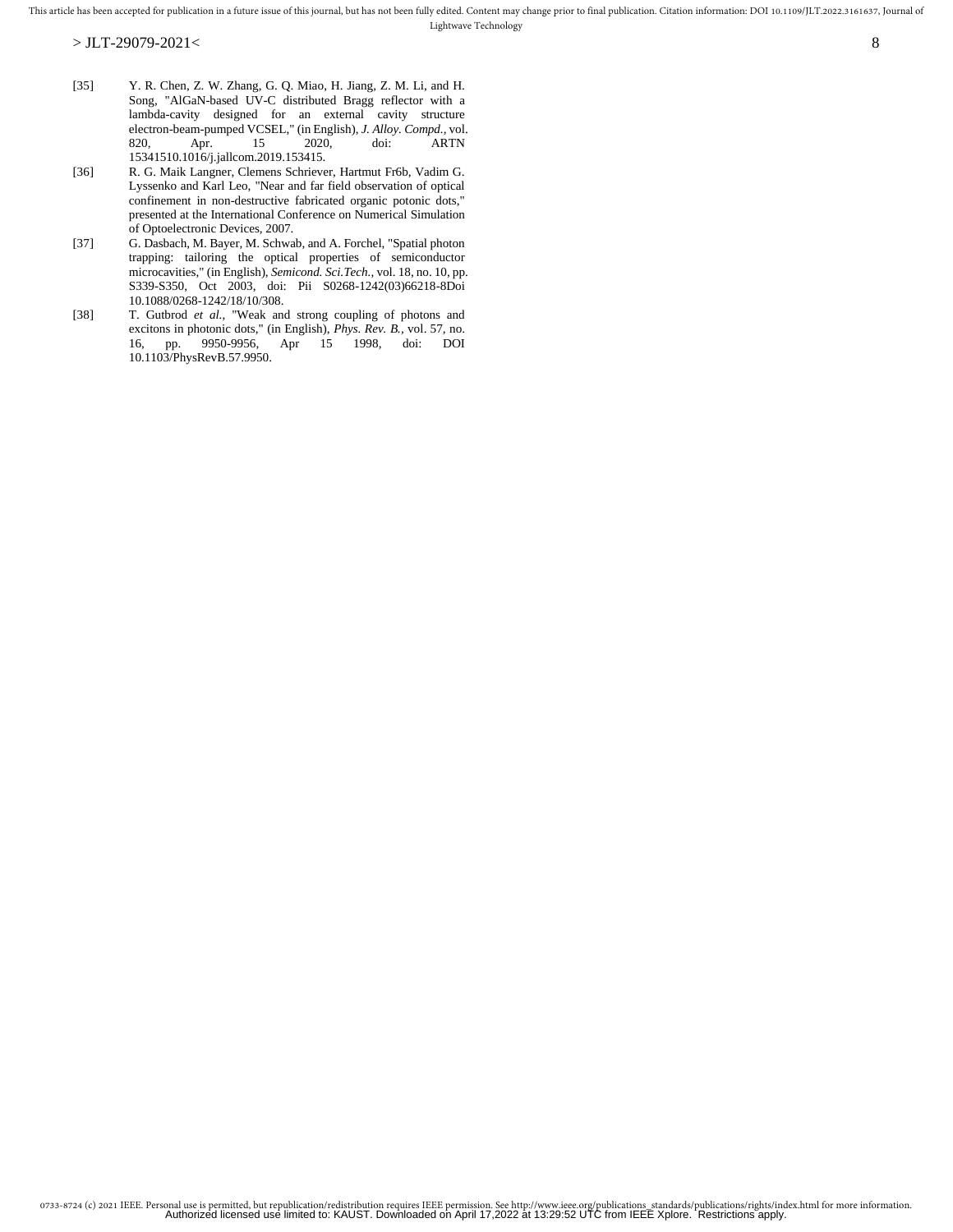

Wei Ou was born in Chongqing, China, in 1993. He received the B.S. degree in Metal Material engineering, from the Chongqing University of Arts and Science, Chongqing, China, in 2017. And the Master degree in semiconductor material and device from Zhejiang Sci-Tech University, Hangzhou, China, in 2020. He is currently a doctor with the College of Electronic Science and Technology,

Xiamen University, where he is engaged in wide gap semiconductor materials and devices, especially GaN-based microcavities and vertical-cavity surface-emitting lasers.



**Yang Mei** was born in Henan, China, in 1994. He received the B.S. degree in physics from the China University of Geoscience, Wuhan, China, in 2014 and the Ph.D. degree from Xiamen University, Xiamen, China, in 2020. He is currently an Assistant Professor with the College of Electronic Science and Technology, Xiamen University, where he is engaged in wide gap semiconductor

materials and devices, especially GaN-based microcavities and vertical-cavity surface-emitting lasers.



**Daisuke Iida** was born in Nagoya, Japan, in 1983. He received his Ph.D. degree in Materials Engineering from Meijo University, Japan in 2011. Afterward, he was a postdoctoral fellow and a visiting researcher at Meijo University and Technical University of Denmark, respectively. He worked as an assistant professor at Tokyo University of Science. He is currently

a Research Scientist in the Energy Conversion Devices and Materials (ECO Devices) Laboratory at King Abdullah University of Science and Technology (KAUST), Saudi Arabia. His research interest is III-nitride semiconductors based optoelectronic devices, especially MOCVD growth of InGaN and its applications.



**Huan Xu** was born in Hebei, China, in 1995. She received the B.S. degree in Electronic and Information Engineering, from the school of Informatics Xiamen University, Fujian, China, in 2017. She is currently a doctor with the College of Electronic Science and Technology, Xiamen University, where she is engaged in wide gap semiconductor materials and devices, especially GaN-based resonant cavity light emitting diode.



**Minchao Xie** was born in Fujian, China, in 1997. She received the B.S. degree in engineering from Fujian Normal University, Fuzhou, China, in 2019 and the Master of Engineering from Xiamen University, Xiamen, China, in 2022. She is engaged in GaN-based micro-disk.



**Yiwei Wang** was born in Gansu, China in 1998. She received B.S. degree in Electronic Information Engineering from Xiamen University, Xiamen, China in 2020. She is currently a Research Assistant in the Laboratory of Micro/Nano-Optoelectronics in the College of Electronics Science and Technology, Xiamen University. Her main responsibility is to assist in the operation and maintenance of the facilities such as optical microscope, photoluminescence,

sputtering and so on.



**Lei-Ying Ying** was born in Guangzhou, China, in 1963. She received the B.S. degree in physics from Zhongshan University, Guangzhou, China, and the M.E. degree in electronic engineering from Hebei Semiconductor Research Institute, Shijiazhuang, China, in 1986. In 2011, she joined the Department of Physics, Xiamen

University, Xiamen, China, where she is currently an Engineer of semiconductor devices. Her current research interests include microfabrication or nanofabrication and semiconductor devices for optoelectronic applications.



**Bao-Ping Zhang** was born in Hebei, China, in 1963. He received the B.S. degree in physics from Lanzhou University, Lanzhou, China, in 1983, the M.E. degree in microelectronics from Hebei Semiconductor Research Institute, Shijiazhuang, China, and the Dr. Eng. degree in applied physics from the University of Tokyo, Tokyo, Japan, in 1994. He is currently a Distinguished Professor with the School of

Electronic Science and Engineering, Xiamen University, China, where he is engaged in wide gap semiconductor materials and devices, especially GaN-based LEDs and vertical-cavity surface-emitting lasers (VCSELs).